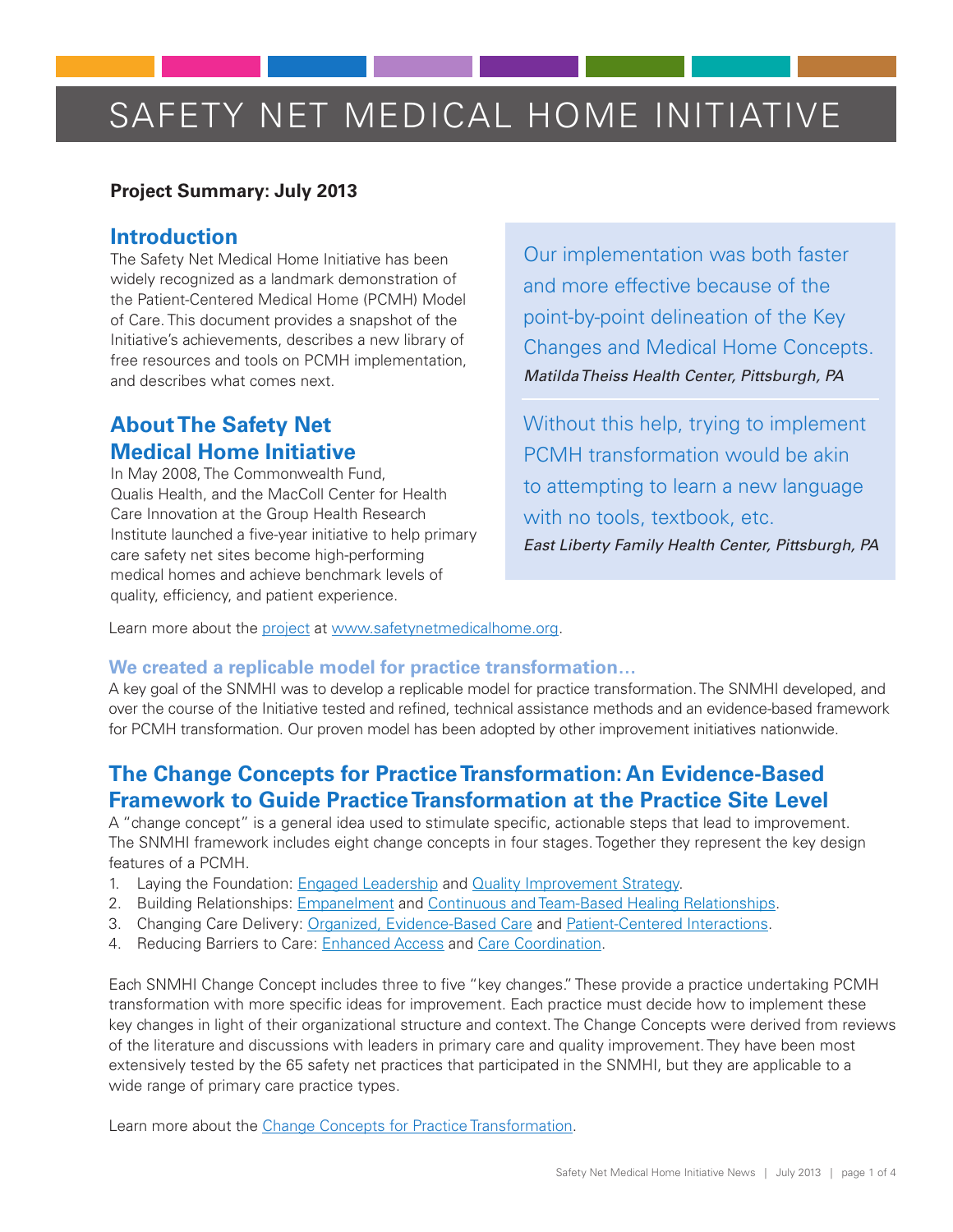## **We developed a library of resources and tools to guide transformation…**

The SNMHI developed a comprehensive library of resources and tools to support the SNMHI Change Concept framework and help practices understand and implement the PCMH Model of Care. Resources were developed in partnership with practices that participated in the SNMHI and were informed by reviewers and contributors from across the country. The library was updated and expanded in June of 2013 to reflect the experience and learning of sites that participated in the Initiative. All resources are free and in the public domain. Together, these resources provide an invaluable legacy for others embarking on the PCMH journey or looking to improve their PCMH performance.

## **PCMH Resources**

- [Introductory materials](http://www.safetynetmedicalhome.org/sites/default/files/Change-Concepts-for-Practice-Transformation.pdf) describe how and where to begin PCMH transformation.
- Executive Summaries provide a concise description of each Change Concept, its role in PCMH transformation, and key implementation activities and actions.
- [Implementation Guides](http://www.safetynetmedicalhome.org/change-concepts) provide a full introduction to each Change Concept, implementation strategies and tools, and case studies.
- Webinars with topics varying from "Optimizing" the Role of Front Desk Staff" to "Care Coordination in Rural Communities." Webinars highlight the best-practices of SNMHI sites and other leading practices and many address specific implementation challenges.
- [Policy briefs](http://www.safetynetmedicalhome.org/recognition-payment/medical-home-payment) on medical home payment and health reform describe recognized PCMH payment models, the impact of patient/family social, behavioral, and environmental factors on the financial viability of safety net practices, and anoverview of the 2010 health reform legislation and impacts on safety net providers.

The online resources, webinars, learning sessions, and community of peers were fantastic for offering implementation roadmaps, best practices, trouble-shooting, and collaboration. *Codman Square Health Center, Massachusetts*

The resource materials…were very helpful in strengthening the understanding of core concepts. *Community Health Centers of Benton and Linn Counties, Oregon*

## **PCMH Tools**

- [Patient-Centered Medical Home Assessment \(PCMH-A\)](http://www.safetynetmedicalhome.org/sites/default/files/PCMH-A.pdf) is an interactive, self-scoring instrument that can be downloaded, completed, saved, and shared. The PCMH-A provides a detailed indication of the extent to which a practice functions as a PCMH, and if completed at regular intervals, can help practices track their progress toward practice transformation. PCMH-A results can also help collaborative sponsors plan and deliver relevant technical assistance.
- [Key Activities Checklist](http://www.coachmedicalhome.org/sites/default/files/coachmedicalhome.org/key-activities-checklist.xls) is an excel workbook that provides examples of activities that have been tested by SNMHI sites.
- Tools that can be used to test or apply the key changes include an interactive [Do-it-Yourself Run Chart](http://www.safetynetmedicalhome.org/sites/default/files/Do-It-Yourself-Run-Chart-Tool.xls), [Patient Acuity Calculator,](http://www.safetynetmedicalhome.org/sites/default/files/Patient-Acuity-Rubric.xlsx) and a [Secret Shopper Exercise](http://www.safetynetmedicalhome.org/sites/default/files/Secret-Shopper.pdf) to test the ease of scheduling an appointment from the patient's perspective.
- Change Concepts for Practice Transformation and 2011 NCQA PCMH™ Recognition Standard: A Crosswalk.
- A downloadable [registry of tools and resources](http://www.safetynetmedicalhome.org/sites/default/files/All-Resources.xls), which includes all resources and tools hosted on the site and those hyperlinked within documents on the site.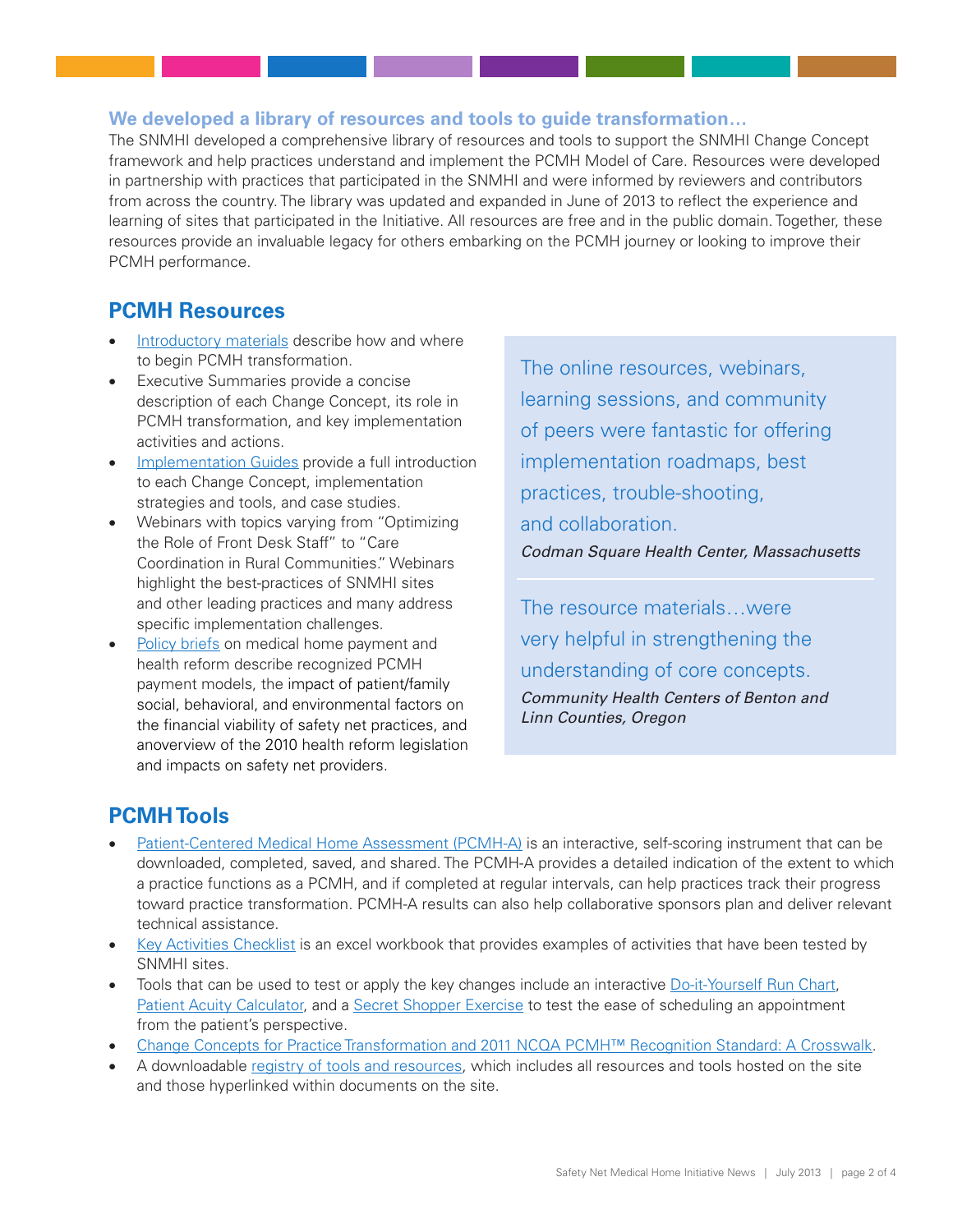#### **We built regional capacity for improvement…**

Another key goal of the SNMHI was to build regional capacity for improvement by training practice coaches and developing learning communities. The Initiative selected five "Regional Coordinating Centers" (RCC) from 42 applicants. The selected organizations, mainly state Primary Care Associations (PCAs), received funding from the Initiative and employed "Medical Home Facilitators" who provided direct support for the sites in their region (Colorado, Idaho, Oregon, Massachusetts, and Pittsburgh, PA). Medical Home Facilitators received training and support and participated in a coaches' learning community. The majority of RCCs were able to build effective practice facilitation programs and have committed to maintaining and growing these programs in the future, spreading what they learned in the SNMHI to other safety net sites in their communities.

Learn more about the [SNMHI Regional Coordinating Centers.](http://www.safetynetmedicalhome.org/about-initiative/rcc)

#### **Evidence of practice redesign…**

With support from the SNMHI Medical Home Facilitators, the Project Team, and their peers, SNMHI practices made significant achievements, which we believe will result in improved health outcomes, patient experience, and provider and staff satisfaction. Sites completed a self-assessment that measured the degree of implementation of the Change Concepts for Practice Transformation at regular intervals throughout the Initiative. At the final administration, 100% of SNMHI sites demonstrated some level of implementation of all of the key design features of a PCMH and nearly 50% demonstrated full implementation. Examples of improvement include:

- Use of registries for pre-visit planning and outreach.
- Policies and procedures that ensure continuity of care (patients see their provider and care team whenever possible).
- Non-physician practice team members now perform key clinical service roles that match their abilities and credentials (a measure of team-based care).
- Principles of patient-centered care are consistently used to guide changes and care interactions.

Being a part of the Initiative challenged us to improve, track, and report on the things we said we were doing. It also challenged us to meet all of the items in the model of care instead of maintaining the status quo. *High Plains Community Health Center, Colorado*

Participation in this Initiative was vital to our moving this care model. Having a chance to hear what others were doing, what worked or didn't work helped us formulate our plans to move forward. *St. Mary's Hospital and Clinics, Idaho*

#### **PCMH recognition…**

PCMH recognition was an important goal for many sites. The SNMHI provided coaching and financial support for recognition. Eighty-one percent (81%) of participating sites achieved PCMH recognition, either from NCQA or their state. Recognition qualifies practices in some states for enhanced payments and is a cornerstone goal of supporting agencies such as the Health Resources and Services Administration (HRSA)**.**